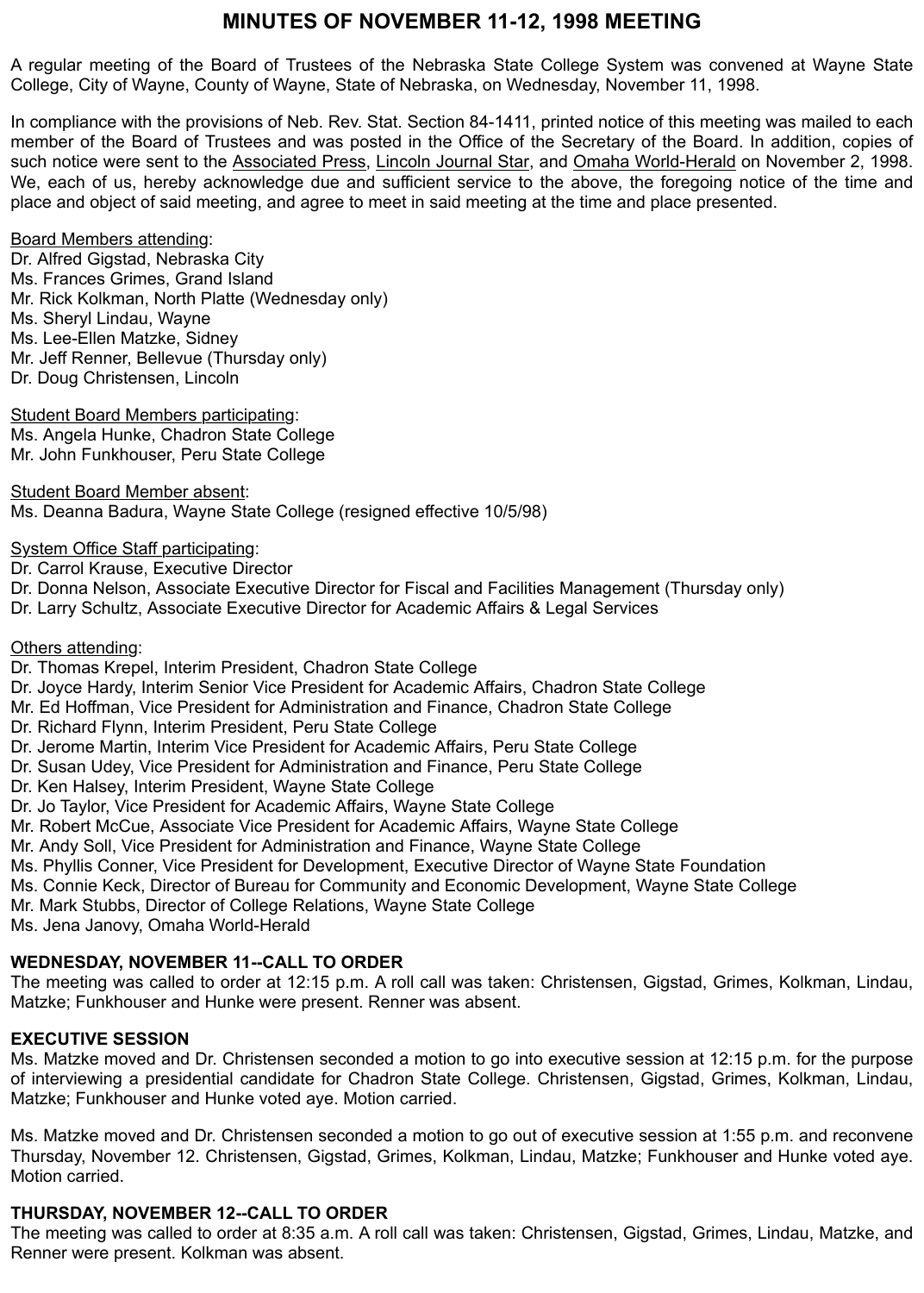## **EXECUTIVE SESSION**

Dr. Christensen moved and Ms. Matzke seconded a motion to go into executive session at 8:35 a.m. for the purpose of discussing personnel and labor relations issues. Christensen, Gigstad, Grimes, Lindau, Matzke, and Renner voted aye. Motion carried.

Ms. Lindau moved and Mr. Renner seconded a motion to go out of executive session at 9:45 a.m. and reconvene in Public Session. Christensen, Gigstad, Grimes, Lindau, Matzke, and Renner voted aye. Motion carried.

# **PUBLIC SESSION**

Dr. Gigstad, Vice-Chair, called the public session to order at 9:48 a.m.

# **APPROVAL OF THE AGENDA**

Ms. Grimes moved and Dr. Christensen seconded a motion to approve the agenda with the addition of item 6 under the Academic Affairs Subcommittee: Development of a Presidential Search Committee for Peru State College. Christensen, Gigstad, Grimes, Lindau, Matzke and Renner; Hunke and Funkhouser voted aye. Motion carried.

# **PUBLIC COMMENTS**

None

# **APPROVAL OF MINUTES FROM THE SEPTEMBER 24-25, 1998 MEETING**

Ms. Lindau moved and Ms. Grimes seconded a motion to approve the minutes of the September 24-25 meeting. Christensen, Gigstad, Grimes, Lindau, Matzke and Renner; Hunke and Funkhouser voted aye. Motion carried.

# **NEW BUSINESS** -- **CONSENT AGENDA**

**Personnel Recommendations** (attached to official minutes)

**Grant Applications**

Chadron State College--Tiyospaye Center for Indian Studies

Funding Source: FIPSE Comprehensive Program

Amount Requested: \$268,120

Funding Period: 9/1/99 - 8/30/02

Grant includes Indirect Cost Funds for the College=s use: \$4,500 for office space rental (\$1,500 per year)

Grant will fund **2.0 FTE new positions**

This grant application will provide funding to establish an American Indian Center (Tiyospaye), which will increase educational attainment of Lakota students by providing cultural and social support within the framework of an extended family.

Chadron State College--Applications of GIS and GPS to Integrated Curricula...Science...

Funding Source: D.D. Eisenhower Professional Development Program

Amount Requested: \$52,339.88

Funding Period: 2/99 -6/00

Grant will require **State Matching Funds**: \$6,751.91 for summer school salary for teachers

Grant will require **In-Kind Funds**: \$838.40 for telephone, copies and mailings

There are restrictions imposed by regulation on claiming indirect costs

This grant application will provide funding for summer institute for 70 pre-service and in-service educators. Emphasis on integration of science and social studies and technology with state standards in education.

Chadron State College--Student-College-Community Partnership of Service Program

Funding Source: Nebraska Consortium for Service Learning in Higher Education

Amount Requested: \$13,328

Funding Period: 11/98 - 9/99

Grant includes **Indirect Cost Funds** for the College=s use; there are restrictions imposed by regulation on claiming indirect costs.

Grant will require **State Matching Funds**: \$1,331 for salaries; \$1,320 for consortium representative; \$1,000 for leadership conference; and \$800 for travel.

Grant will fund **0.5 FTE new positions**

This grant application will provide funding for the development of a service-learning program on campus; provide funding for service-learning component of student leadership conference; and provide funding for student subgrants.

Wayne State College--Nebraska Writing Project-Rural Institutes

Funding Source: CCPE-Eisenhower Professional Development Program

Amount Requested: \$40,212

Funding Period: 2/1/99-9/30/01

Grant will require **State Matching Funds**: \$15,842 over two years for telephones, travel, copying, promotion and for summer session appointments for faculty conducting institutes.

Grant will require **In-Kind Funds**: professional staff time in administering and directing the project. Some of this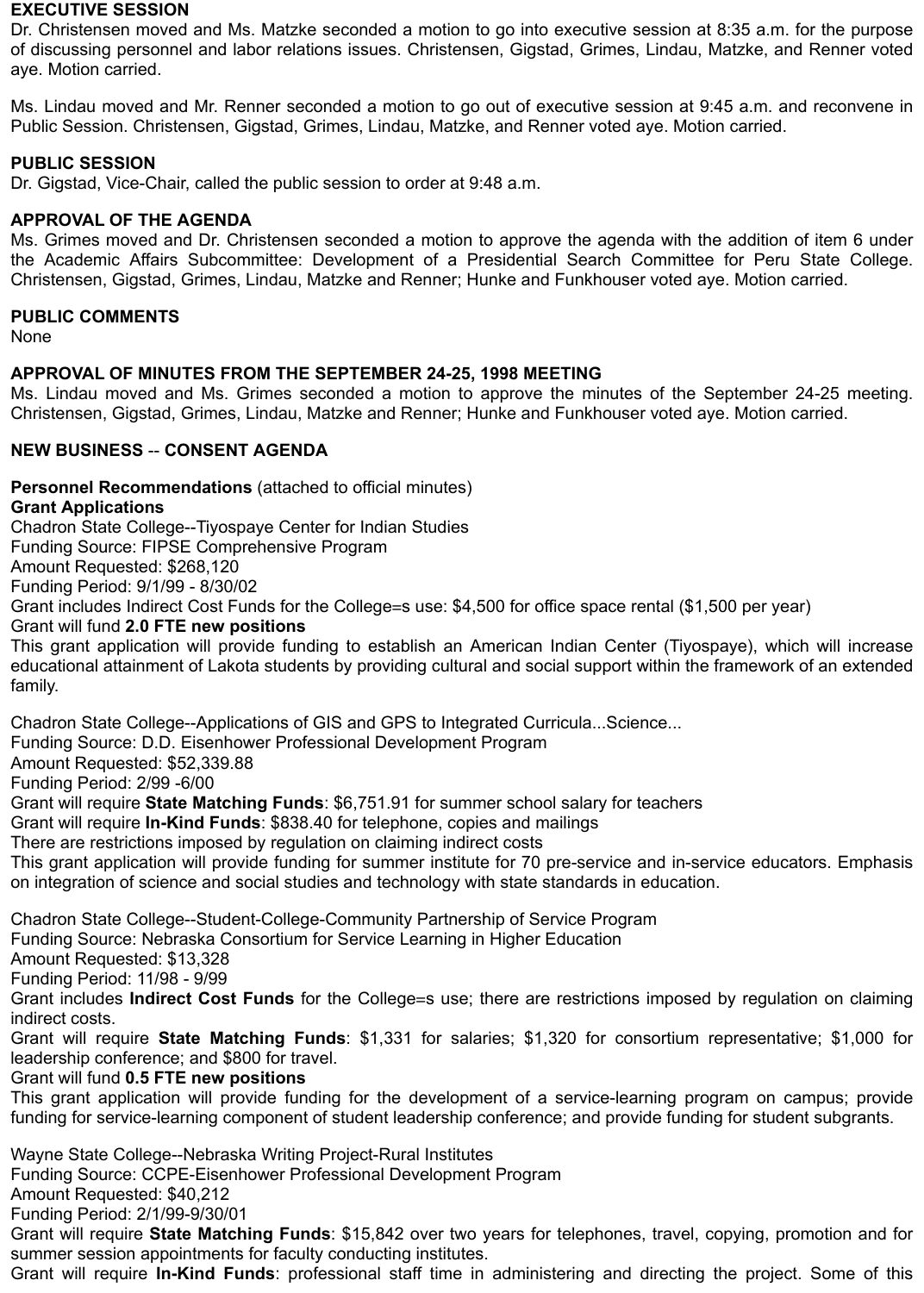#### support will come from staff at UNL

# Grant will fund **0.10 FTE new positions**

This grant application will provide funding for a two-year period to continue a Northeast Nebraska extension for the Nebraska Writing Project through Wayne State College, centered in summer institutes held each of the two years. In addition, the project will continue through year-long writing support groups for teachers.

# **Grant Awards**

Peru State College--Statewide Coordination and Improvement of Nebraska=s Vocational Teacher Education Programs Funding Source: Perkins Act 1990 (Federal) Amount Requested: \$3,600 Amount Awarded: \$3,600 Funding Period: 7/1/98-6/30/99 This grant award will provide funding for improvement of vocational education teacher education programs.

Wayne State College--Statewide Coordination and Improvement of Nebraska Teacher Education Programs Funding Source: Carl D. Perkins Vocational and Applied Technology Education Act of 1990 Amount Requested: \$11,700 Amount Awarded: \$11,700 Funding Period: 7/1/98 -6/30/99 Grant will fund **0.25 FTE new positions**

This grant award will providing funding for continued improvement in vocational teacher education. Funding will provide for a graduate assistant, professional development activities and consultant services.

# **Contracts**

Peru State College Location on Campus: Campus Contracted Work: One-time mowing for Oak Bowl, AD Majors, Practice Field/Backstop Bank Contract Amount: \$600 + \$300 (not to exceed \$900) Fund Source: Cash Funds Contractor: Phil=s Lawn Service of Peru, NE

Location on Campus: Heating Plant Building Contracted Work: Physical Plant foundation stabilization Contract Amount: \$7,500 Fund Source: LB 309 Funds--80% and Cash Funds--20% Contractor: Geotechnical Services, Inc of Omaha, NE

Location on Campus: Heating Plant Contracted Work: Physical Plant foundation concrete repair Contract Amount: \$8,333 Fund Source: LB 309 Funds--80% and Cash Funds--20% Contractor: General Excavating of Lincoln, NE

# Wayne State College

Location on Campus: Connell Hall Contracted Work: Energy Management System Components Contract Amount: \$49,251 Fund Source: State Building Fund (General Fund) Contractor: Johnson Controls Inc of Sioux Falls, SD

Location on Campus: Studio Arts Building Contracted Work: provide and install 15 HP Air Compressor with Dryer Contract Amount: \$3,818 Fund Source: Cash Funds Contractor: Johnson Controls Inc of Sioux Falls, SD

# **Change Orders**

Wayne State College Location on Campus: ADA Improvements--Various buildings No. & Description: #1--reroute electrical conduit; field finish doors in lieu of factory finish Change Order Amount: \$867 Fund Source: LB 309 Funds, LB 1108 Funds Contractor: Otte Construction Company of Wayne, NE

Location on Campus: Rice Auditorium Parking Lot No. & Description: #1--adjust contract for actual quantities and for testing allowance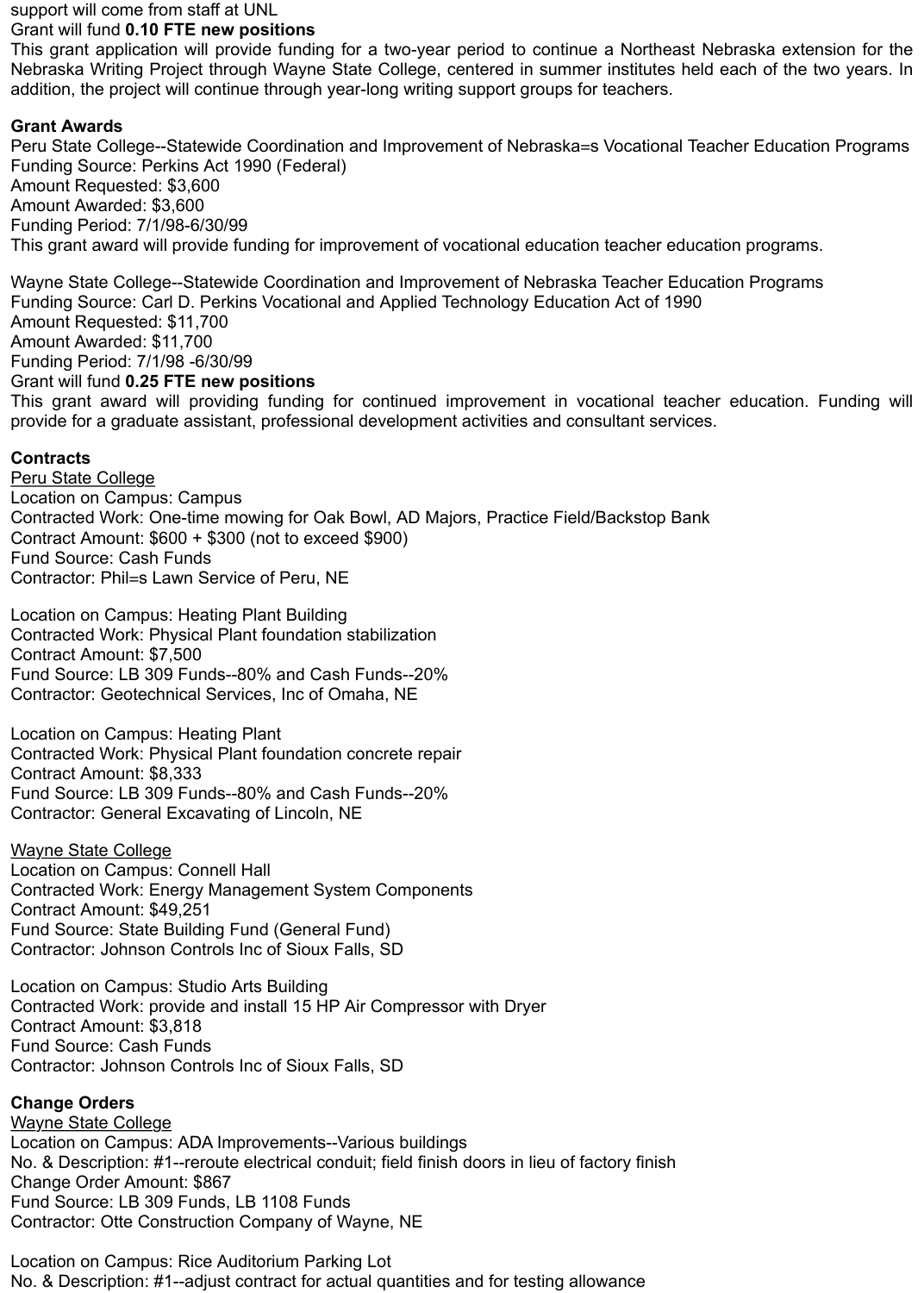Change Order Amount: deduct \$21.88 Fund Source: Contingency Maintenance Funds Contractor: Steve Harris Construction Inc of Homer, NE

Location on Campus: Parking Lot 10 No. & Description: #1--adjust contract for actual quantities and for testing allowance Change Order Amount: \$273.34 Fund Source: Contingency Maintenance Funds Contractor: Steve Harris Construction Inc of Homer, NE

## **LB309 Allocations**

Chadron State College Acceptance of additional \$490,120 for Phase II-Renovation of Burkhiser Technology Complex Allocation Date: 11/25/97 Allocation Amount: \$490,120 College Contribution: \$225,511 Allocation Date: 10/2/98 Allocation Amount: \$490,120 College Contribution: \$225,511 Total Project Cost: \$1,431,262

Acceptance of \$12,750 for Library cooling tower replacement Allocation Date 10/1/98 Allocation Amount: \$12,750 College Contribution: \$2,250 Total Project Cost: \$15,000

Acceptance of \$18,700 for Math/Science building cooling tower replacement Allocation Date: 10/1/98 Allocation Amount: \$18,700 College Contribution: \$3,300 Total Project Cost: \$22,000

Peru State College Acceptance of additional \$4,000 for stabilization of the Physical Plant South Wall Allocation Date: 7/6/98 Allocation Amount: \$9,600 College Contribution: \$2,400 Allocation Date: 9/14/98 Allocation Amount: \$4,000 Total Project Cost: \$16,000

Retrieval of \$6,216.20 for replacement of two circulating pumps at the Administration Building. Pumps were installed by Peru State College. Project complete. Allocation Date: 8/1/94 Allocation Amount: \$8,100.00 Project Cost: \$1,883.80 Total Amount Retrieved: \$6,216.20

Acceptance of additional \$6,400 for Fine Arts Building roof repair. Peru State College is providing 20% of the funding. Allocation Date: 5/4/98 Allocation Amount: \$ 5,600 Allocation Date: 9/29/98 Allocation Amount: \$6,400 Total Project Cost: \$12,000

Acceptance of additional \$150 for Theater/Auditorium roof repair. Peru State College is providing 20% of the funding. Allocation Date: 5/4/98 Allocation Amount: \$800 Allocation Date: 9/29/98 Allocation Amount: \$150 Total Project Cost: \$950

Acceptance of \$2,800 for Heating Plant installation of new check valves. Peru State College is providing 20% of the funding. Allocation Date: 9/10/98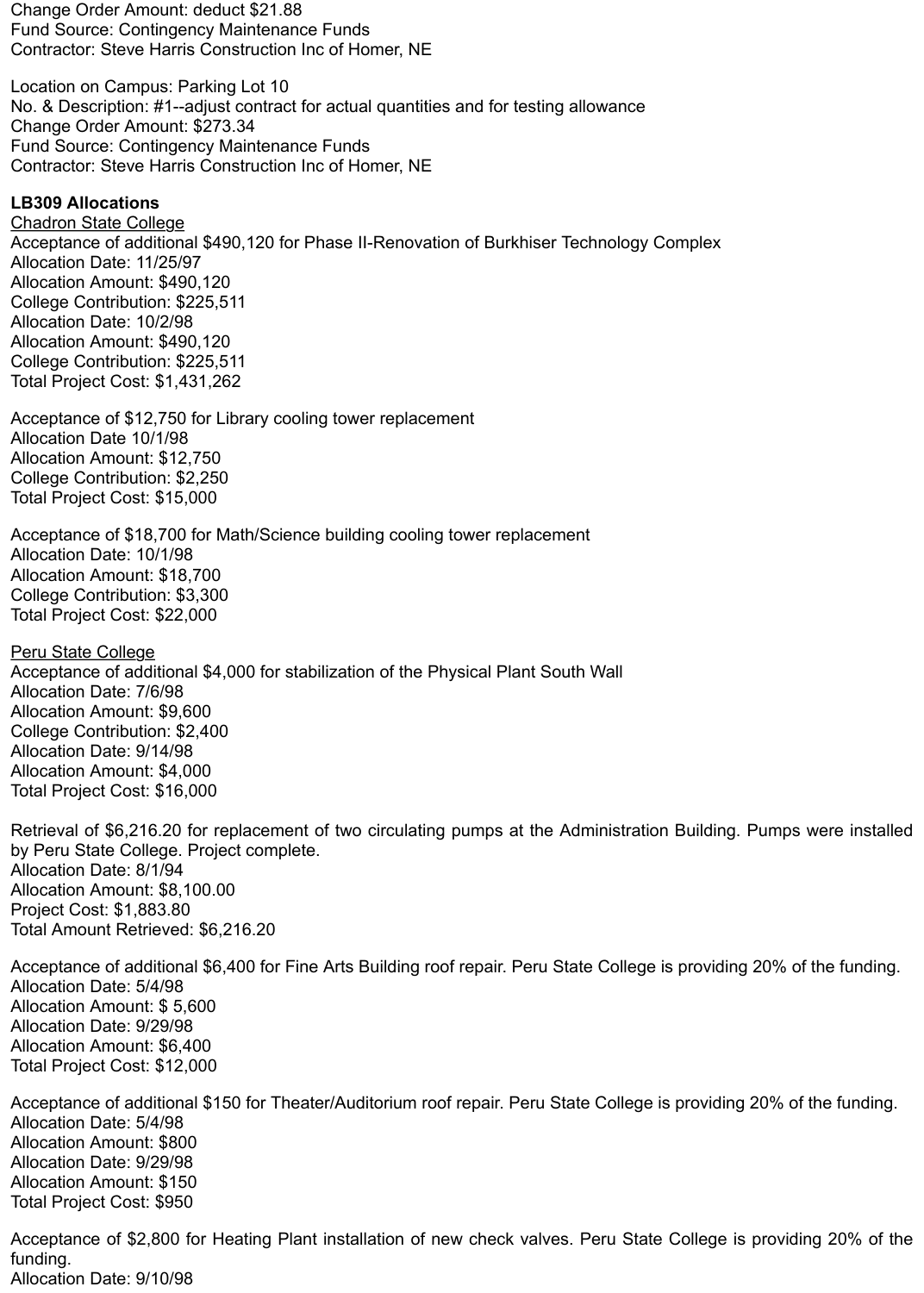Allocation Amount: \$2,800 College Contribution: \$700 Total Project Cost: \$3,500

Acceptance of \$18,000 for replacement of campus existing exit/emergency lights Allocation Date: 10/1/98 Allocation Amount: \$18,000 College Contribution: \$18,000 Total Project Cost: \$36,000

**Capital Constructions Reports** (attached to official minutes) **Campus Physical Plant Reports** (attached to official minutes) **Reallocation of Contingency Maintenance Funds**

Chadron State College to reallocate \$12,097.07 in unspent funds remaining from Item #1, Kent Hall bathroom renovations in Contingency Maintenance resolution dated April 4, 1997 to initiating planning for improvements to the southeast parking lot.

Ms. Matzke moved and Dr. Christensen seconded a motion to approve the Consent Agenda. Christensen, Gigstad, Grimes, Lindau, Matzke and Renner; Funkhouser and Hunke voted aye. Motion carried.

### **SUBCOMMITTEE AGENDA**

#### **Academic Affairs, Student Life & Personnel Subcommittee Lee-Ellen Matzke, Chair**

#### **1997-98 Quantitative Academic Reports**

A summary report listing the number of graduates on average for the past five years by department and major and the average number of student credit hours produced by full-time equivalent faculty assigned by department at each campus was shared with Board members.

#### **Policy Manual Revision, Policy 3400: Tuition Remission**

Ms. Matzke moved and Ms. Lindau seconded a motion to give second-round approval of Policy 3400: Tuition Remission to add the Phi Theta Kappa Community College Transfer Scholarship. Christensen, Gigstad, Grimes, Lindau, Matzke and Renner; Funkhouser and Hunke voted aye. Motion carried.

#### **By-Laws Revision**

Ms. Matzke moved and Ms. Lindau seconded a motion to give first-round approval of Article III--Membership to clarify that should a student trustee no longer be enrolled as a student at their College, the Governor may be asked to appoint a replacement representative. Christensen, Gigstad, Grimes, Lindau, Matzke and Renner; Funkhouser and Hunke voted aye. Motion carried.

#### **Board of Trustees= 1998 Scholarship Report**

A summary report was shared with Board members regarding the number of 1998 Board of Trustee Scholarships offered to entering freshmen and the actual number in effect for each academic class.

#### **Chadron State College, Presidential Vacancy**

Ms. Matzke moved and Dr. Christensen seconded a motion to approve the appointment of Dr. Thomas Krepel as the President of Chadron State College and as a Professor of Education effective November 12, 1998 with the 1998-99 annual salary rate of \$115,000 plus a housing allowance of \$14,000. This appointment includes a contract extended until June 30, 2000. Christensen, Gigstad, Grimes, Lindau, Matzke and Renner; Funkhouser and Hunke voted aye. Motion carried.

#### **Peru State College, Presidential Search Committee**

Dr. Christensen moved and Ms. Matzke seconded a motion to direct the Executive Director to constitute a search committee and outline a search process and timetable for the Presidency of Peru State College and present those recommendations at the December Board meeting. Christensen, Gigstad, Grimes, Lindau, Matzke and Renner; Funkhouser and Hunke voted aye. Motion carried.

#### **Business Affairs Subcommittee--Budget Jeff Renner, Chair**

#### **1997-98 Operating Budget Audit Reports**

Mr. Renner moved and Ms. Matzke seconded a motion to receive the Operations Audit Reports for the three State Colleges for the year ended June 30, 1998 and approve the responses to the Auditor=s Comments and Recommendations. Christensen, Gigstad, Grimes, Lindau, Matzke and Renner; Funkhouser and Hunke voted aye.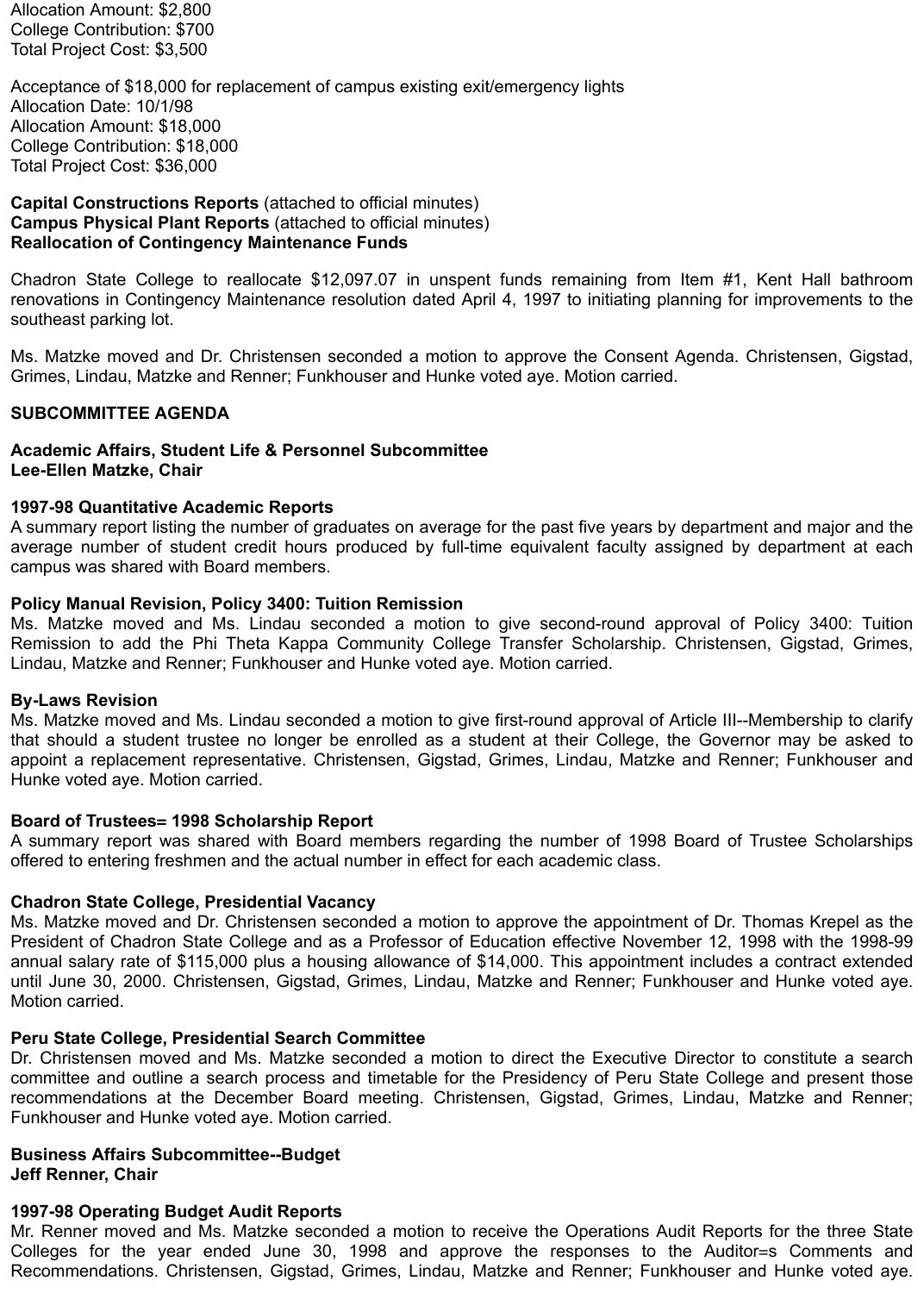Motion carried.

# **Wayne State College, Administrative Computer Replacement**

Mr. Renner moved and Ms. Grimes seconded a motion to authorize Wayne State College to proceed with a financing arrangement through the Master Lease Program for replacement of administrative computer equipment, and approve the purchase of the proposed administrative computing system at a cost not to exceed \$95,000, subject to receipt of sealed bids and approval of financing. Christensen, Gigstad, Grimes, Lindau, Matzke and Renner; Funkhouser and Hunke voted aye. Motion carried.

#### **Business Affairs Subcommittee--Physical Plant Fran Grimes, Chair**

### **Policy Manual Revisions**

Ms. Grimes moved and Mr. Renner seconded a motion to give first-round approval of the following:

Policy 8020: Naming of Facilities to insert procedures for naming sections of a facility, such as a room or open area within a building;

Policy 8061: Capital Construction; NEEDS Statements to increase the cost of construction projects for which Program Statements are to be prepared;

Policy 8062: Capital Construction; Program Statements to increase the cost of construction projects for which Program Statements are to be prepared.

Christensen, Gigstad, Grimes, Lindau, Matzke and Renner; Funkhouser and Hunke voted aye. Motion carried.

### **Year 2000 Technology Plans**

In response to a request made by the Board in September, each of the Colleges developed reports on their plans to address the year 2000 computer issues. The areas addressed include information systems (software and hardware), physical plant/building controls and state agencies and vendors. These reports were shared with the Board.

### **Contracts**

Ms. Grimes moved and Mr. Renner seconded a motion to defer action on the Wayne State College Rice Auditorium roof replacement contract. Christensen, Gigstad, Grimes, Lindau, Matzke and Renner; Funkhouser and Hunke voted aye. Motion carried.

### **Wayne State College, Student Center Room Naming**

Ms. Grimes moved and Ms. Lindau seconded a motion to approve the request by Wayne State College to designate the Student Center area currently called the Nebraska Room as the AHarold and Mae Frey Conference Center.@ Christensen, Gigstad, Grimes, Lindau, Matzke and Renner; Funkhouser and Hunke voted aye. Motion carried.

#### **Business Affairs Subcommittee--Revenue Bond Jeff Renner, Committee Member**

# **1997-98 Revenue Bond Audit Reports**

Mr. Renner moved and Ms. Grimes seconded a motion to accept the 1997-98 Revenue Bond Operating Budget Audit Reports, prepared by KPMG Peat Marwick, and approve the responses to the Auditors Comments and Recommendations as submitted by Chadron State College and Wayne State College. Christensen, Gigstad, Grimes, Lindau, Matzke and Renner; Funkhouser and Hunke voted aye. Motion carried.

#### **Policy Manual Revision**

Mr. Renner moved and Ms. Grimes seconded a motion to give first-round approval of Policy 9006: Revenue Bonds; Use of Surplus Funds to provide a time line for completion of Contingency Maintenance projects using Surplus Funds. Christensen, Gigstad, Grimes, Lindau, Matzke and Renner; Funkhouser and Hunke voted aye. Motion carried.

#### **Coordinating Commission Draft Report on Peru State College Study**

Dr. Krause explained that three options have been discussed by the Coordinating Commission as a result of the consultant=s study of Peru State College. These include: to continue operating Peru State College in its present location with the possible strengthening of higher education learning centers at up to three locations in southeast Nebraska (possibly Nebraska City, Beatrice and Falls City); to replace the campus at a different location; and to creation of a number of higher education learning centers throughout southeast Nebraska to be serviced by a multiple of institutions, including Community Colleges, private institutions, the University and Wayne and Chadron State Colleges, effectively closing Peru State College.

A video-conference hearing is scheduled for November 13, at which time Dr. Krause plans to address the difference in estimated costs of a replacement campus provided by the CCPE=s consultant versus the estimated costs provided by the Board of Trustees by Schemmer and Associates earlier this year.

Given the current political and economic climates, Dr. Krause indicated that it was probably in the best interest of the Board and Peru State College to support the first option proposed by the Coordinating Commission, with two caveats: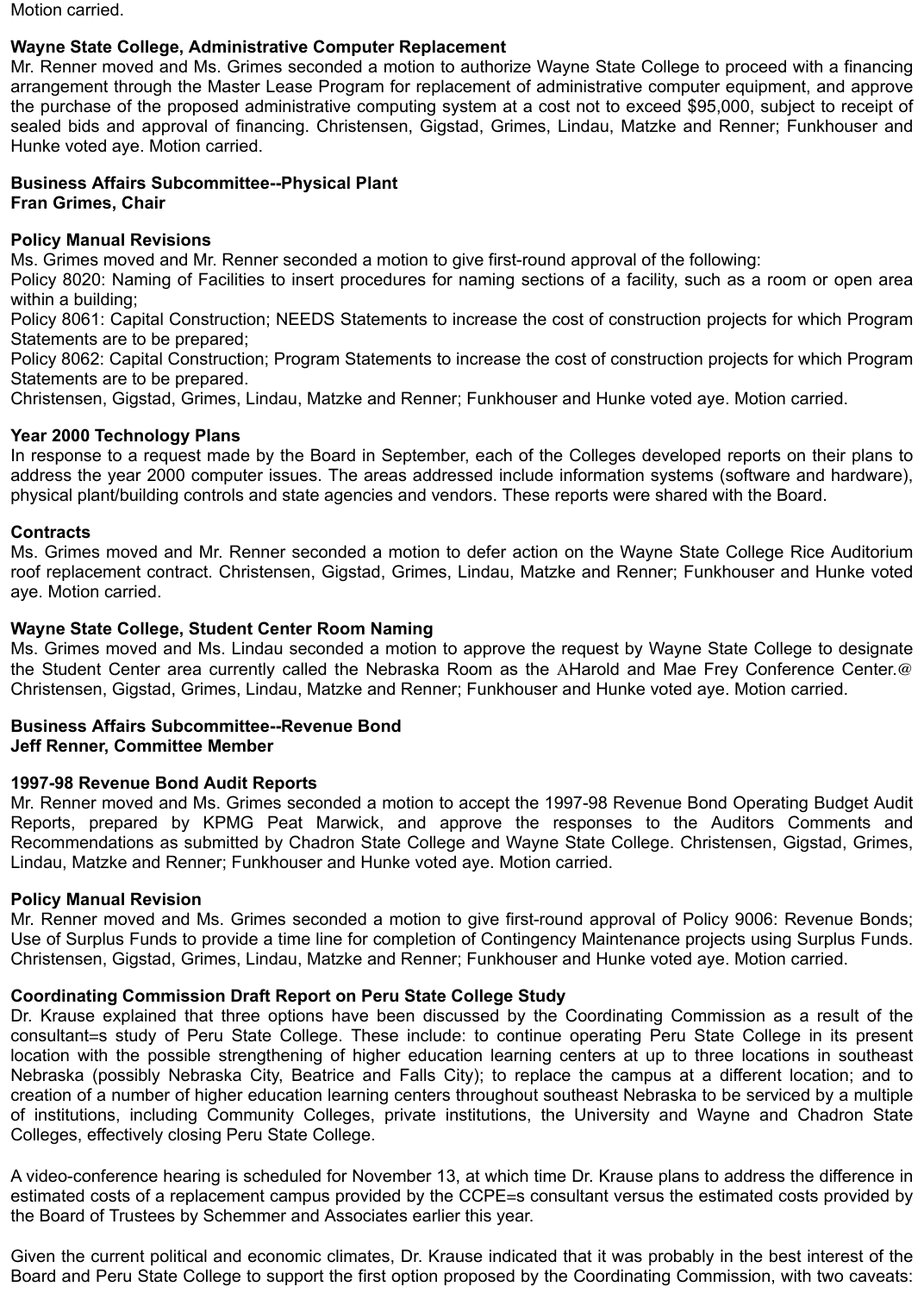the State must make a strong investment in enhancing the facilities that are currently on the Peru State College campus making that campus up-to-date and viable especially in the science area, safety of the dormitories, and attractiveness of the campus; and the Coordinating Commission must look at expanding the opportunities that Peru State College has to offer by reinstating associate degree programs (i.e., computer information systems, criminal justice, early childhood education, and small business management).

Dr. Christensen expressed concern about a four-year institution offering associate degree programs that are already offered at the Community Colleges.

Dr. Gigstad stated that the Peru State College study has been timely, not only for the future of the college, but for the future of southeast Nebraska given the building of the new beltway from Lincoln to Interstate 29, and the addition of the new prison and poultry plant in the area. The trend of decreasing population in the area should begin to reverse itself and Peru State College needs to be prepared to meet the educational demands.

Dr. Christensen asked what the State Colleges are gaining and losing by trying to become far more multi-purpose than is possibly necessary. He expressed concern about creating a competitive environment that will not serve higher education well.

Dr. Christensen moved and Mr. Renner seconded a motion stating the position of the Board of Trustee=s regarding the future of Peru State College as follows:

The Board:

- reaffirms our clear position on the need for a four-year, degree-granting institution of higher education in Southeast Nebraska;
- reaffirms the value we place on the importance of the local community and its support and provision of services essential to a quality environment for our State Colleges; and
- affirms that we recognize the political and financial issues inherent in locating a college campus to a new site.

Therefore, we the Board support proposals that:

(1) provide sustainable resources for a well-maintained core campus at the present site;

(2) provide resources to initiate and sustain multiple learning centers throughout the service region; and

(3) provide resources sufficient to support and sustain quality degree programs and associate level programs appropriate to the mission of the College.

# **INFORMATION ITEMS**

# **Student Trustee Reports**

Ms. Hunke, student trustee from Chadron, reported that the recent Student Senate election results were questioned. Reported violations were reviewed, with five of the six violations occurring after the election so the results were not affected. Student Senate is also looking into organizing some leadership conferences. She also acknowledged a lack of communication between on- and off-campus students that the Student Senate will be addressing.

Mr. Funkhouser, student trustee from Peru, reported that computer access to dorm rooms is being upgraded. He is still waiting on a clarification of what the publication fees can be used for. He also expressed concern that the Dean of Student Affairs is not in attendance at the Board meetings, and why the title has been downgraded from a Vice President. Dr. Flynn responded that on the Peru State College campus there is currently an Interim Dean of Student Affairs, who answers directly to the President. Dr. Krause pointed out that whether the position title is that of Dean or Vice President, what is important is that the position reports directly to the President. Addressing the question of use of the publication fee, Dr. Krause will work with Mr. Funkhouser to determine what the exact issue is regarding use of the fees.

# **Executive Director=s Report**

Dr. Krause reported that the December 11 video-conference meeting is being moved to December 3 in Lincoln for a couple of reasons. The Midwest Higher Education Compact will be meeting in Lincoln on December 4 and 5. In addition, the Presidents and Board members of higher education institutions will be receiving an invitation to a joint meeting of the Appropriations and Education Committees of the Legislature on December 3 to discuss higher education issues prior to the next Legislative Session.

# **Presidents= Reports**

Dr. Halsey reported that Wayne State College has submitted a recommendation to the Governor to appoint a new